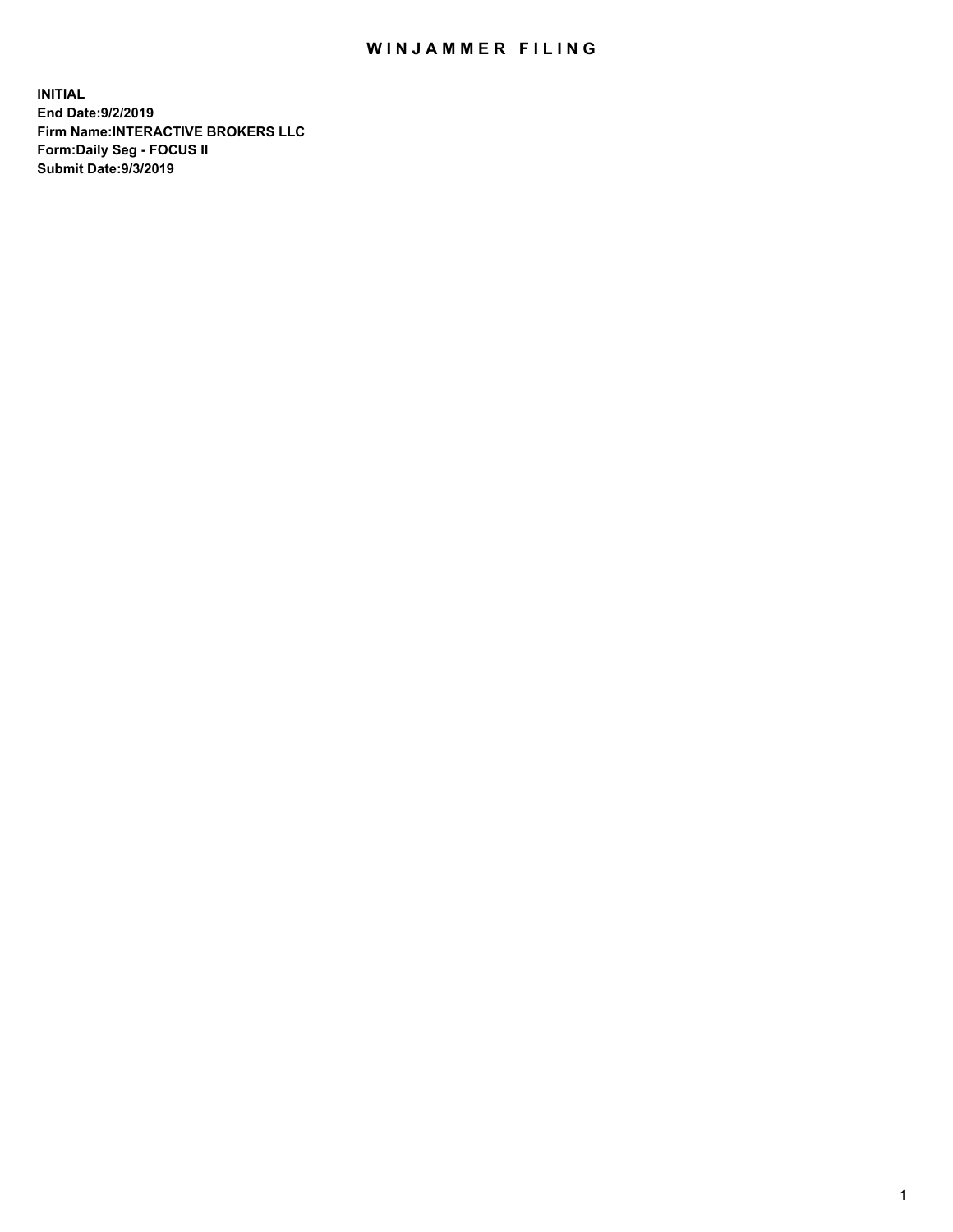**INITIAL End Date:9/2/2019 Firm Name:INTERACTIVE BROKERS LLC Form:Daily Seg - FOCUS II Submit Date:9/3/2019 Daily Segregation - Cover Page**

| Name of Company                                                                                                                                                                                                                                                                                                                | <b>INTERACTIVE BROKERS LLC</b>                                                                  |
|--------------------------------------------------------------------------------------------------------------------------------------------------------------------------------------------------------------------------------------------------------------------------------------------------------------------------------|-------------------------------------------------------------------------------------------------|
| <b>Contact Name</b>                                                                                                                                                                                                                                                                                                            | <b>James Menicucci</b>                                                                          |
| <b>Contact Phone Number</b>                                                                                                                                                                                                                                                                                                    | 203-618-8085                                                                                    |
| <b>Contact Email Address</b>                                                                                                                                                                                                                                                                                                   | jmenicucci@interactivebrokers.c<br>om                                                           |
| FCM's Customer Segregated Funds Residual Interest Target (choose one):<br>a. Minimum dollar amount: ; or<br>b. Minimum percentage of customer segregated funds required:% ; or<br>c. Dollar amount range between: and; or<br>d. Percentage range of customer segregated funds required between:% and%.                         | $\overline{\mathbf{0}}$<br>$\overline{\mathbf{0}}$<br>155,000,000 245,000,000<br>0 <sub>0</sub> |
| FCM's Customer Secured Amount Funds Residual Interest Target (choose one):<br>a. Minimum dollar amount: ; or<br>b. Minimum percentage of customer secured funds required:%; or<br>c. Dollar amount range between: and; or<br>d. Percentage range of customer secured funds required between:% and%.                            | $\overline{\mathbf{0}}$<br>$\mathbf 0$<br>80,000,000 120,000,000<br>0 <sub>0</sub>              |
| FCM's Cleared Swaps Customer Collateral Residual Interest Target (choose one):<br>a. Minimum dollar amount: ; or<br>b. Minimum percentage of cleared swaps customer collateral required:% ; or<br>c. Dollar amount range between: and; or<br>d. Percentage range of cleared swaps customer collateral required between:% and%. | $\overline{\mathbf{0}}$<br>$\underline{\mathbf{0}}$<br>0 <sub>0</sub><br>00                     |

Attach supporting documents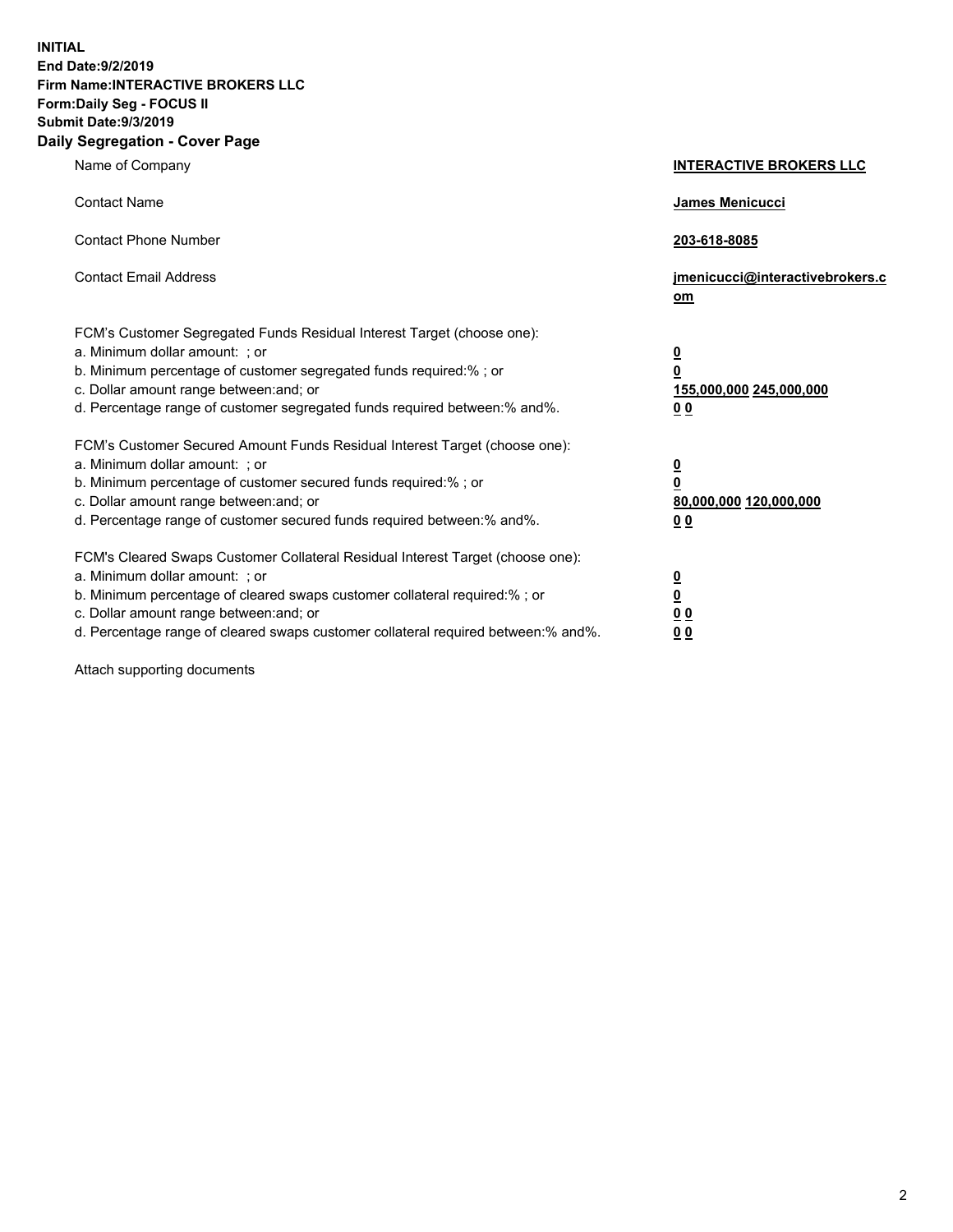## **INITIAL End Date:9/2/2019 Firm Name:INTERACTIVE BROKERS LLC Form:Daily Seg - FOCUS II Submit Date:9/3/2019 Daily Segregation - Secured Amounts**

|     | 2011, Ocgi ogation - Oceaned Anioanita                                                      |                                                      |
|-----|---------------------------------------------------------------------------------------------|------------------------------------------------------|
|     | Foreign Futures and Foreign Options Secured Amounts                                         |                                                      |
|     | Amount required to be set aside pursuant to law, rule or regulation of a foreign            | $0$ [7305]                                           |
|     | government or a rule of a self-regulatory organization authorized thereunder                |                                                      |
| 1.  | Net ledger balance - Foreign Futures and Foreign Option Trading - All Customers             |                                                      |
|     | A. Cash                                                                                     | 486,890,342 [7315]                                   |
|     | B. Securities (at market)                                                                   | $0$ [7317]                                           |
| 2.  | Net unrealized profit (loss) in open futures contracts traded on a foreign board of trade   | 19,232,355 [7325]                                    |
| 3.  | Exchange traded options                                                                     |                                                      |
|     | a. Market value of open option contracts purchased on a foreign board of trade              | 46,750 [7335]                                        |
|     | b. Market value of open contracts granted (sold) on a foreign board of trade                | -32,009 [7337]                                       |
| 4.  | Net equity (deficit) (add lines 1. 2. and 3.)                                               | 506,137,438 [7345]                                   |
| 5.  | Account liquidating to a deficit and account with a debit balances - gross amount           | 8,727 [7351]                                         |
|     | Less: amount offset by customer owned securities                                            | 0 [7352] 8,727 [7354]                                |
| 6.  | Amount required to be set aside as the secured amount - Net Liquidating Equity              | 506,146,165 [7355]                                   |
|     | Method (add lines 4 and 5)                                                                  |                                                      |
| 7.  | Greater of amount required to be set aside pursuant to foreign jurisdiction (above) or line | 506,146,165 [7360]                                   |
|     | 6.                                                                                          |                                                      |
|     | FUNDS DEPOSITED IN SEPARATE REGULATION 30.7 ACCOUNTS                                        |                                                      |
| 1.  | Cash in banks                                                                               |                                                      |
|     | A. Banks located in the United States                                                       | 93,106,434 [7500]                                    |
|     | B. Other banks qualified under Regulation 30.7                                              | 0 [7520] 93,106,434 [7530]                           |
| 2.  | Securities                                                                                  |                                                      |
|     | A. In safekeeping with banks located in the United States                                   | 462,292,212 [7540]                                   |
|     | B. In safekeeping with other banks qualified under Regulation 30.7                          | 0 [7560] 462,292,212 [7570]                          |
| 3.  | Equities with registered futures commission merchants                                       |                                                      |
|     | A. Cash                                                                                     | $0$ [7580]                                           |
|     | <b>B.</b> Securities                                                                        | $0$ [7590]                                           |
|     | C. Unrealized gain (loss) on open futures contracts                                         | $0$ [7600]                                           |
|     | D. Value of long option contracts                                                           | $0$ [7610]                                           |
|     | E. Value of short option contracts                                                          | 0 [7615] 0 [7620]                                    |
| 4.  | Amounts held by clearing organizations of foreign boards of trade                           |                                                      |
|     | A. Cash                                                                                     | $0$ [7640]                                           |
|     | <b>B.</b> Securities                                                                        | $0$ [7650]                                           |
|     | C. Amount due to (from) clearing organization - daily variation                             | $0$ [7660]                                           |
|     | D. Value of long option contracts                                                           | $0$ [7670]                                           |
|     | E. Value of short option contracts                                                          | 0 [7675] 0 [7680]                                    |
| 5.  | Amounts held by members of foreign boards of trade                                          |                                                      |
|     | A. Cash                                                                                     | 67,931,101 [7700]                                    |
|     | <b>B.</b> Securities                                                                        | $0$ [7710]                                           |
|     | C. Unrealized gain (loss) on open futures contracts                                         | 13,630,137 [7720]                                    |
|     | D. Value of long option contracts                                                           | 46,750 [7730]                                        |
|     | E. Value of short option contracts                                                          | <mark>-32,009</mark> [7735] <u>81,575,979</u> [7740] |
| 6.  | Amounts with other depositories designated by a foreign board of trade                      | $0$ [7760]                                           |
| 7.  | Segregated funds on hand                                                                    | $0$ [7765]                                           |
| 8.  | Total funds in separate section 30.7 accounts                                               | 636,974,625 [7770]                                   |
| 9.  | Excess (deficiency) Set Aside for Secured Amount (subtract line 7 Secured Statement         | 130,828,460 [7380]                                   |
|     | Page 1 from Line 8)                                                                         |                                                      |
| 10. | Management Target Amount for Excess funds in separate section 30.7 accounts                 | 80,000,000 [7780]                                    |
| 11. | Excess (deficiency) funds in separate 30.7 accounts over (under) Management Target          | 50,828,460 [7785]                                    |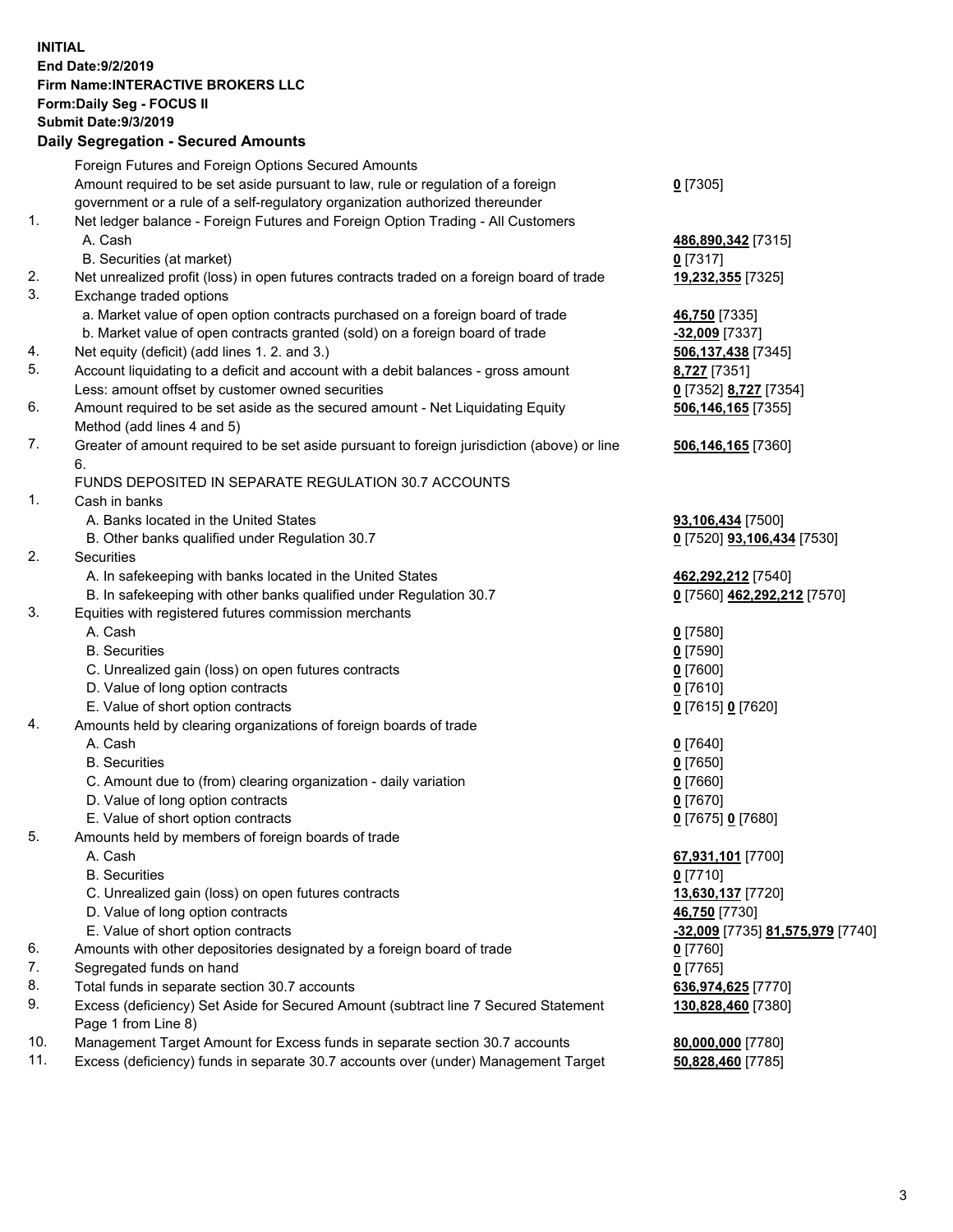**INITIAL End Date:9/2/2019 Firm Name:INTERACTIVE BROKERS LLC Form:Daily Seg - FOCUS II Submit Date:9/3/2019 Daily Segregation - Segregation Statement** SEGREGATION REQUIREMENTS(Section 4d(2) of the CEAct) 1. Net ledger balance A. Cash **4,158,897,401** [7010] B. Securities (at market) **0** [7020] 2. Net unrealized profit (loss) in open futures contracts traded on a contract market **-73,838,419** [7030] 3. Exchange traded options A. Add market value of open option contracts purchased on a contract market **266,411,025** [7032] B. Deduct market value of open option contracts granted (sold) on a contract market **-254,407,199** [7033] 4. Net equity (deficit) (add lines 1, 2 and 3) **4,097,062,808** [7040] 5. Accounts liquidating to a deficit and accounts with debit balances - gross amount **1,393,411** [7045] Less: amount offset by customer securities **0** [7047] **1,393,411** [7050] 6. Amount required to be segregated (add lines 4 and 5) **4,098,456,219** [7060] FUNDS IN SEGREGATED ACCOUNTS 7. Deposited in segregated funds bank accounts A. Cash **1,004,301,019** [7070] B. Securities representing investments of customers' funds (at market) **1,987,026,830** [7080] C. Securities held for particular customers or option customers in lieu of cash (at market) **0** [7090] 8. Margins on deposit with derivatives clearing organizations of contract markets A. Cash **5,028,108** [7100] B. Securities representing investments of customers' funds (at market) **1,339,217,404** [7110] C. Securities held for particular customers or option customers in lieu of cash (at market) **0** [7120] 9. Net settlement from (to) derivatives clearing organizations of contract markets **-14,403,291** [7130] 10. Exchange traded options A. Value of open long option contracts **266,243,657** [7132] B. Value of open short option contracts **-254,363,762** [7133] 11. Net equities with other FCMs A. Net liquidating equity **0** [7140] B. Securities representing investments of customers' funds (at market) **0** [7160] C. Securities held for particular customers or option customers in lieu of cash (at market) **0** [7170] 12. Segregated funds on hand **0** [7150] 13. Total amount in segregation (add lines 7 through 12) **4,333,049,965** [7180] 14. Excess (deficiency) funds in segregation (subtract line 6 from line 13) **234,593,746** [7190] 15. Management Target Amount for Excess funds in segregation **155,000,000** [7194] 16. Excess (deficiency) funds in segregation over (under) Management Target Amount **79,593,746** [7198]

Excess